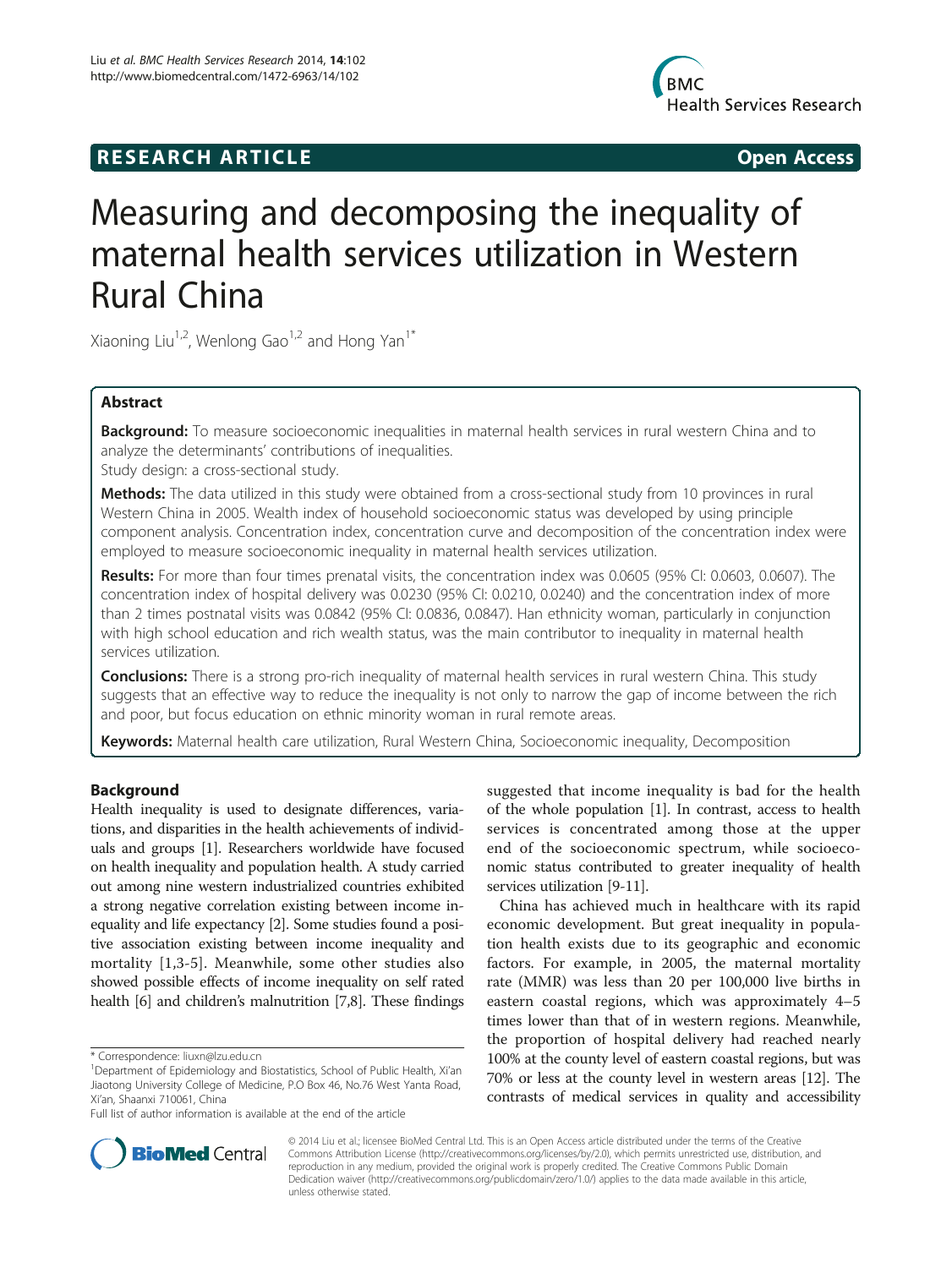between China's large cities and its less developed rural areas were obvious. According to the Ministry of Health, numbers of doctors, hospital beds, the types of health care and medical treatments in large cites are approaching levels in industrialized countries. However, the number of village doctors decreased from 1.8 million to 0.8 million, as well as the number of health workers decreased from 3.4 million to 0.8 million during the same period [\[13\]](#page-5-0).

Our previous study has described the utilization of maternal healthcare services, and analyzed the associated factors and assessed their regional differences among 10 provinces in rural western China. The purpose of this present study was to analyze the degree of incomerelated inequality of maternal health services utilization and to decompose socioeconomic inequality into its determinants. These findings can be used to make implications for the Chinese government to promote maternal healthcare utilization for rural resident in rural western China.

## Methods

The data utilized in this study were obtained from a cross-sectional study from 10 provinces in rural Western China in 2005. The background of this study and the selection of sites were described in our previous published paper [[14\]](#page-5-0).

Three outcomes were treated as maternal health services utilization index: (1) if a woman had more than four times prenatal visits; (2) if a woman had a hospital delivery; and (3) if a woman had more than two times postnatal visits. Determinants associated with maternal health services utilization were: woman's age which are categorized into four levels (1: less than 20 years; 2: 20–29 years; 3: 30–39 years; 4: over 39 years), ethnicity (Han vs. minority), woman's education (primary, secondary and high school), husband's education (primary, secondary and high school), household wealth index (poor, middle, rich), and parity (1, 2, and more than 2).

The household wealth index is a commonly used measurement of socio-economic status of households. It was developed by using the first principle component analysis. The index combined information on a set of household asserts and living conditions: the resource of household income, the ownership of a television, bicycle and motorcycle, and the availability of clean water. The index was categorized into 3 socio-economic levels: poor, middle and rich households.

The concentration index (CI) is employed in this paper to measure maternal health services utilization inequality. CI quantifies the degree of income-related inequality in a health variable, and is becoming a standard tool for the measurement of income-related health inequality. It can be computed as twice the covariance of the health variable and a person's relative rank in terms of economic status,

divided by the variable mean according to Equation. The value of the CI can vary between −1 to +1. A negative values implies that a variable is concentrated among poorer people while the opposite is true for a positive value. When there is no inequality, the CI will be zero. The value of CI measures the severity of socio-economic inequality. The larger the absolute value of CI, the greater the disparity [[15\]](#page-5-0).

$$
C = \frac{2}{\mu} \operatorname{cov}(y_i, R_i)
$$
 (1)

Where C is concentration index;  $y_i$  is maternal health services utilization index;  $R_i$  is the fractional rank of individual  $i$  in the distribution of socio-economic position; μ is the mean of the maternal health services utilization variable of the sample and cov denotes the covariance.

The concentration curve plots the cumulative percentage of the health variable (y-axis) against the cumulative percentage of the population, ranked by socio-economic status (x-axis). If, by contrast, the maternal health services utilization sector variable takes higher (lower) values among poorer people, the concentration curve will lie above (below) the line of equality. The farther the curve is under the line of equality, the more concentrated the maternal health services utilization variable is among the poor.

The CI of maternal health services utilization measures the degree of inequality, which can be decomposed into the contribution of various explanatory factors. According to this method, the CI of maternal health services utilization can be decomposed into contributions of determinants to income-related inequality using the method of decomposition of CI. Based on the linear additive relationship between the maternal health service utilization variable  $y_i$  the intercept  $\alpha$  the relative contributions of  $x_{ki}$  determinants and the residual error  $\varepsilon_i$  in Equation 2, the concentration index can be rewritten as in Equation 3:

$$
y_i = \alpha + \sum_k \beta_k x_{ki} + \varepsilon_i \tag{2}
$$

$$
C = \sum_{k} \left( \frac{\beta_k \bar{x_k}}{\mu} \right) C_k + \frac{GC_{\varepsilon}}{\mu} \tag{3}
$$

Equation 3 shows that the overall inequality in maternal health utilization has two components, a deterministic or "explained" component and an "unexplained" component. In the former component  $\beta_k$  is the coefficient from a regression of maternal health services utilization variable on determinant k,  $\bar{x}_k$  is the mean of determinant  $k$ ,  $\mu$  is the mean of the maternal health service utilization index, and  $C_k$  is the CI for determinant k. In the latter component,  $GC_{\varepsilon}$  is the generalized CI for the error term.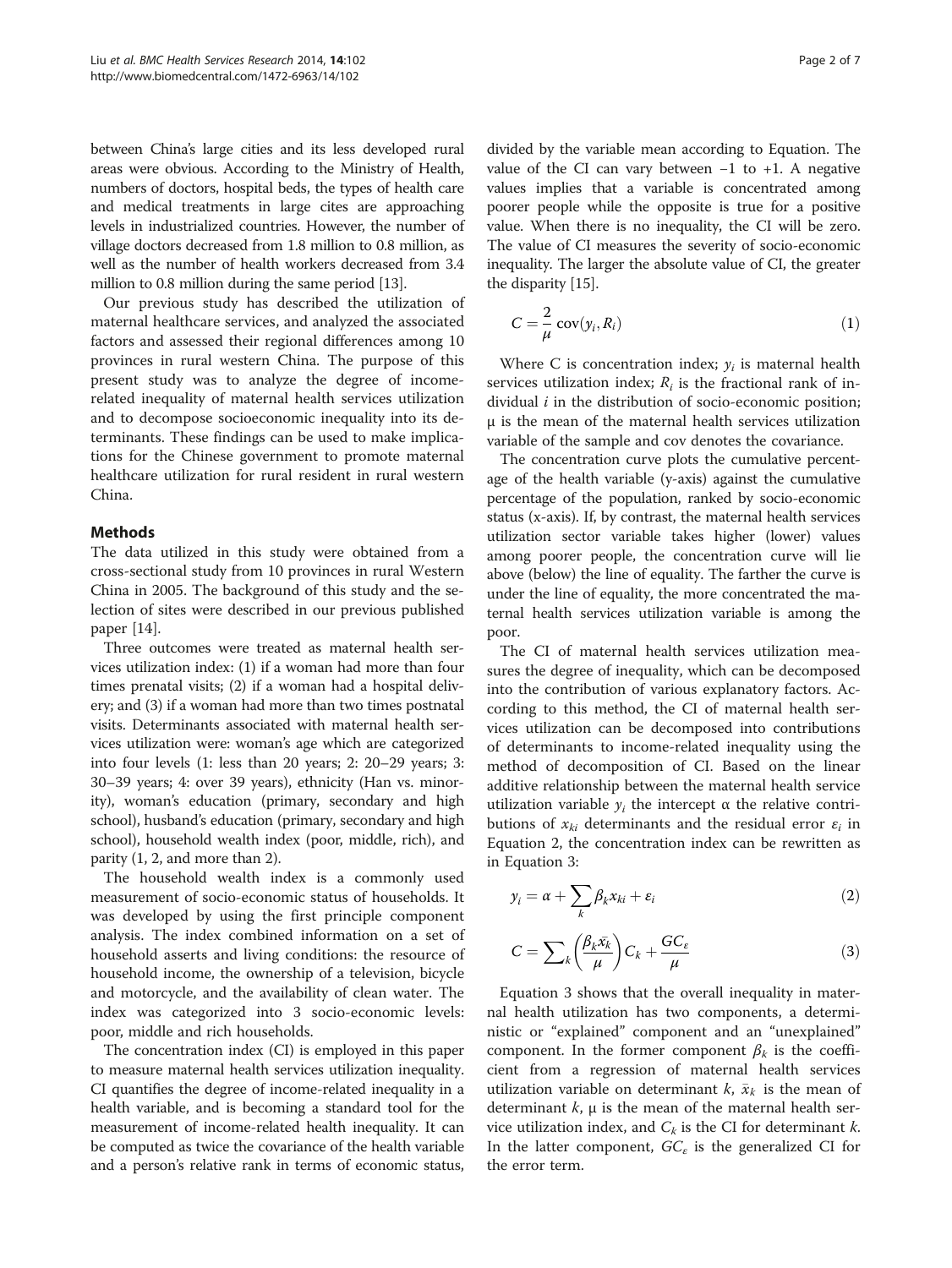The decomposition method was used with a linear, additively separable model. However, the maternal health service utilization variables in this study are non-linear. Probit regression models are employed to analyze the influences of determinants on the probability of maternal health services utilization. One possibility when deal with a discrete change from 0 to 1 is to use marginal or partial effects, which shows the change in an explanatory variable [\[11](#page-5-0)[,16,17](#page-6-0)].

Data was analyzed using STATA 12 statistical software and MS Excel.

### Results

Table 1 shows the summary statistics for all the variables. 70.47% of the women in this study were 20– 30 years old, and 63.3% of them were Han ethnicity. About 64% of the women completed secondary school, and 78% of the women's husband completed secondary school. 58.16% of the women had only one child. Each socio-economic position had about 33% of households in surveyed women.

In 2005, the rate of women had prenatal visits more than four times was 52.9%, the rate of hospital delivery was 86.2% and the rate of women had postnatal visits

Table 1 Socio-economic characteristics of the surveyed women

|                           | Frequency (%) |
|---------------------------|---------------|
| Women's age (years)       |               |
| < 20                      | 341 (2.46)    |
| $20 -$                    | 9760 (70.47)  |
| $30-$                     | 3585 (25.88)  |
| $40 -$                    | 164 (1.18)    |
| Ethnicity(Han)            | 9003 (63.8)   |
| Women education (years)   |               |
| Primary school            | 4951 (35.59)  |
| Second school             | 4898 (35.20)  |
| High school               | 4064 (29.21)  |
| Husband education (years) |               |
| Primary school            | 3033 (21.76)  |
| Second school             | 5359 (38.45)  |
| High school               | 5546 (39.79)  |
| Parity                    |               |
| 1                         | 8207 (58.16)  |
| 2                         | 5094 (36.10)  |
| $\geq$ 3                  | 810 (5.74)    |
| Wealth                    |               |
| Poor                      | 4634 (32.95)  |
| Middle                    | 4822 (34.29)  |
| Rich                      | 4608 (32.76)  |

more than two times was 44.8%. These three outcomes increased with increasing socio-economic status. Only 44.3% women in poor location had prenatal visits more than four times which was significantly lower than that in middle and rich position ( $\chi^2$  = 180.43, p <0.01). 81.88% of the poor women had hospital delivery compared to 89.6% among the rich position ( $\chi^2 = 115.05$ ,  $p \le 0.01$ ). 44.63% women in poor location had postnatal visits more than 2 times compared to 49.6% among the rich position  $\chi^2$  = 18.95,  $p < 0.01$ ) (Figure 1).

The trend of inequality in maternal health services utilization for all three indicators was observed. The better the socioeconomic status was, the higher the maternal health services were utilized. The concentration index analyses further strengthened the above observation of inequality in maternal health services utilization for all three indicators. For the indicator of more than four times prenatal visits, the concentration index was 0.0605 (95% CI: 0.0603, 0.0607). The concentration index of hospital delivery was 0.0230 (95% CI: 0.0210, 0.0240) and the concentration index of more than 2 times postnatal visits was 0.0842 (95% CI: 0.0836, 0.0847) indicating a pro-rich inequality. From Figure [2](#page-3-0) we can see that the concentration curve was under the line of equality, which indicated that these three outcomes are concentrated amongst the rich.

The decomposition analysis clarifies how each determinant contributes to the socioeconomic related inequality in maternal health services utilization. The contribution of each determinant depends on: 1) its impact on maternal health services utilization; and 2) how unequally distributed over wealth the determinant is. The results of the decomposition analysis are depicted in Table [2.](#page-4-0) The positive marginal effect indicates that the determinant had a positive association with outcomes and had high probability of outcomes compared to reference. The absolute value of contribution signifies the extent to which inequality attributed to this variable. The positive value of contribution means that the variable contributes to pro-rich inequality, that is to say, the

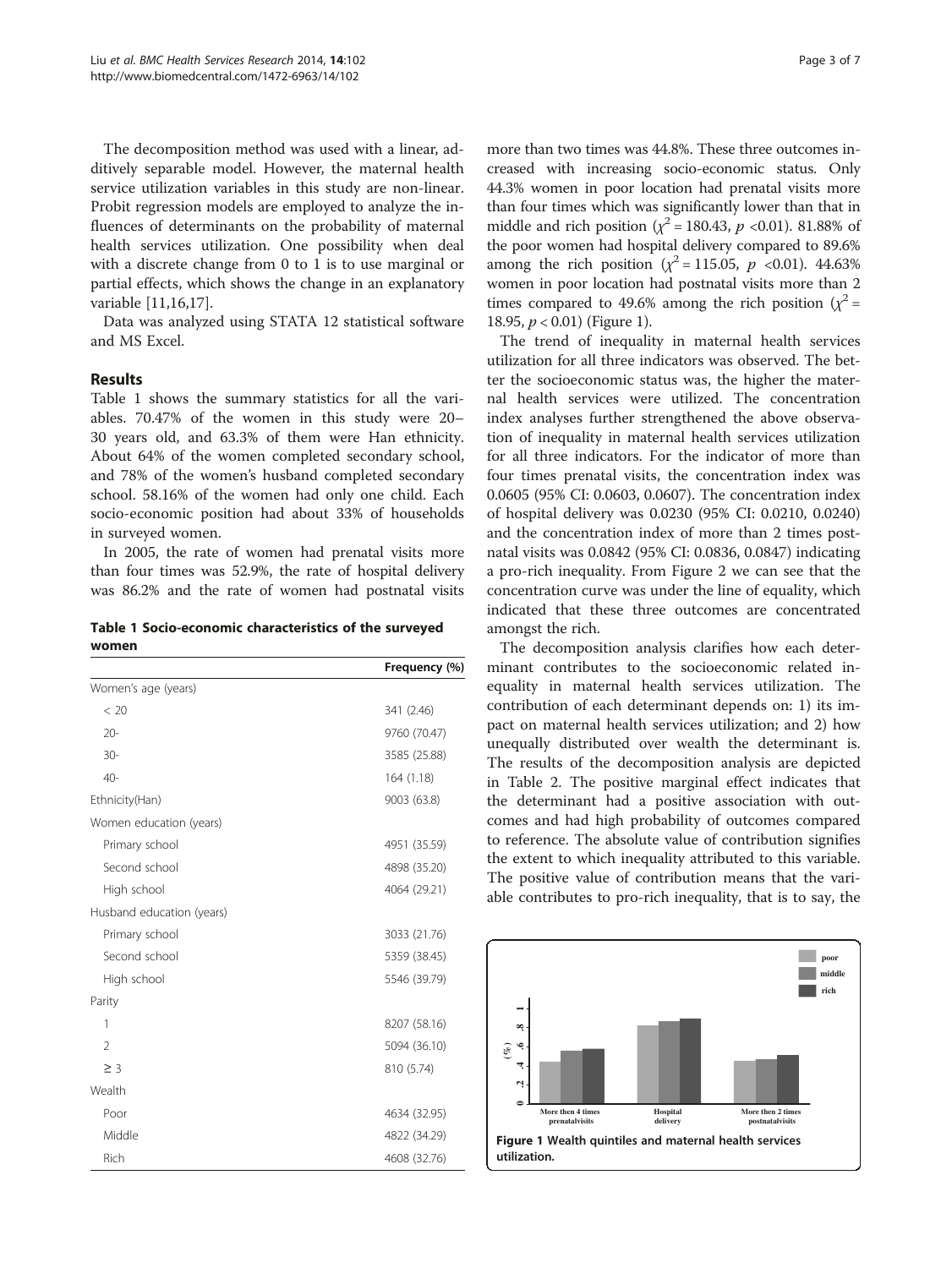<span id="page-3-0"></span>

richer individuals use more maternal health service than the poor, and vice versa. A determinant that has a high impact but with no wealth-related gradient will have less contribution to the overall concentration index as opposed to one with a high impact and high wealth-related inequality. As the variables were divided into categories, the contribution of each variable was generated by adding up contributions of variables within each category.

From Table [2](#page-4-0), it is clearly observed that most of the inequality in maternal health service utilization can be explained by inequalities in women's age, ethnicity, women's education, husband's education, and wealth. The variable parity seems to have an inequality reducing effect. Among these contributions, ethnicity, education and wealth made the greatest contribution to the inequality of maternal health service utilization. All of the contributions were positive, indicating that most of the pro-rich inequalities are affected by ethnicity, education and wealth. Therefore, woman with Han ethnicity and high school education had an above average probability of maternal health services utilization, were disproportionately concentrated in rich socioeconomic status groups.

Figure [3](#page-4-0) presents a summary of the contribution of the determinants to the overall concentration index of the variable. It is clearly observed that most of the inequality in maternal health services utilization can be explained by inequality in woman's age, ethnicity, parity, education, husband's education and wealth. But the effects of contribution of each variable to three outcomes were different.

## **Discussion**

This study focused on income-related inequality of maternal health services utilization and decomposed socioeconomic inequality into its determinants in western rural China. Most areas of rural western China are mountainous with underdeveloped economic conditions and poor health services, our previous study showed that the maternal healthcare were underutilized till 2005, and a great disparity existed in western rural China [\[14](#page-5-0)]. This study showed that the inequality existed in maternal health services utilization and socio-economic factor was the major factor accounted for the inequality. The three concentration index of maternal health services utilization were positive showed that obvious pro-rich inequalities of maternal health services utilization existed, that is, woman with a lower socioeconomic status are less likely to use maternal healthcare services, which indicates that a disproportionate share of maternal health services resources is utilized by richer people in spite of lower need. The results were similar to many others in health services studies in different parts of the world [\[10](#page-5-0)[,18-20\]](#page-6-0).

Compared to more than four times prenatal visits and more than two times postnatal visits, inequality in hospital delivery was lower. Since 2000, the China government and Ministry of Health have made continuous efforts and have issued a series of legislation to promote maternal health services and improve the inequality in maternal health services utilization in lessdeveloped western rural areas. The comprehensive strategies included restrict on hospital delivery costs,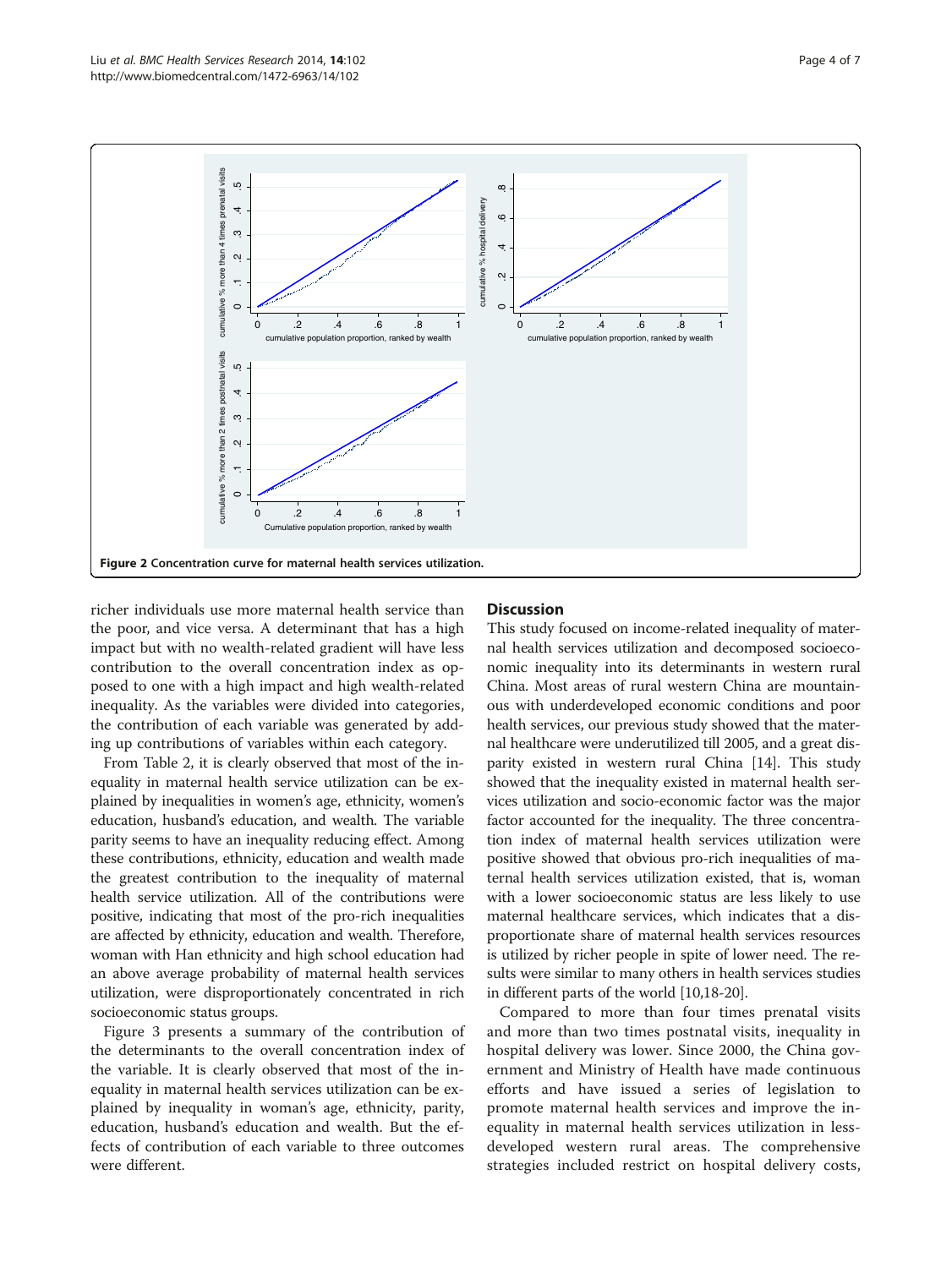|                   | More than 4 times prenatal visits |                      | <b>Hospital delivery</b> |                      | More than 2 times postnatal visits |                      |
|-------------------|-----------------------------------|----------------------|--------------------------|----------------------|------------------------------------|----------------------|
|                   | <b>Marginal effects</b>           | <b>Contributions</b> | <b>Marginal effects</b>  | <b>Contributions</b> | <b>Marginal effects</b>            | <b>Contributions</b> |
| Women's age       |                                   |                      |                          |                      |                                    |                      |
| $<$ 20            |                                   |                      |                          |                      |                                    |                      |
| $20 -$            | $0.4015*$                         | 0.0226               | $0.1723*$                | 0.0036               | $0.2247*$                          | $-0.0032$            |
| $30-$             | $0.5959*$                         | 0.0509               | $0.2657*$                | 0.0069               | $0.1849*$                          | 0.0019               |
| $40 -$            | 0.4848*                           | 0.0078               | 0.3139                   | 0.0129               | 0.0592                             | 0.0000               |
| Ethnicity         | $0.3208*$                         | 0.0281               | $0.8199*$                | 0.0158               | $0.1917*$                          | 0.0038               |
| Parity            |                                   |                      |                          |                      |                                    |                      |
|                   |                                   |                      |                          |                      |                                    |                      |
| $\overline{2}$    | $-0.2116*$                        | $-0.0153$            | $-0.1746*$               | $-0.0042$            | 0.0147                             | 0.0003               |
| > 3               | $-0.4654*$                        | 0.0041               | $-0.4451*$               | $-0.0062$            | $-0.0573$                          | 0.0063               |
| Women education   |                                   |                      |                          |                      |                                    |                      |
| Primary school    |                                   |                      |                          |                      |                                    |                      |
| Second school     | $0.1848*$                         | 0.0066               | $0.2208*$                | 0.0025               | $-0.0679*$                         | 0.0019               |
| High school       | $0.3611*$                         | 0.0168               | $0.4035*$                | 0.0058               | $-0.0377$                          | 0.0001               |
| Husband education |                                   |                      |                          |                      |                                    |                      |
| Primary school    | $\overline{\phantom{a}}$          |                      |                          |                      |                                    |                      |
| Second school     | $0.1476*$                         | 0.0077               | $0.0979*$                | 0.0184               | $0.1115*$                          | $-0.0016$            |
| High school       | $0.2303*$                         | 0.0115               | $0.1869*$                | 0.0041               | $0.1964*$                          | $-0.0025$            |
| Wealth index      |                                   |                      |                          |                      |                                    |                      |
| Poor              |                                   |                      |                          |                      |                                    |                      |
| Middle            | $0.2506*$                         | 0.0165               | $0.1887*$                | 0.0023               | $0.0552*$                          | 0.0002               |
| Good              | $0.2952*$                         | 0.0170               | $0.3590*$                | 0.0037               | $-0.0479*$                         | 0.0007               |

## <span id="page-4-0"></span>Table 2 Decomposition of inequality in the maternal health services utilization

\*The marginal effects demonstrate associations between determinants and maternal health services utilization outcomes. Those with positive signs indicate positive associations with the probability of maternal health services utilization, while those with negative signs indicate negative associations. In addition, the larger the absolute value of a marginal effect, more substantial is the association. Statistically significant estimates of marginal effects are highlighted (p<0.05).

provide appropriate subsidies for poor pregnant women, and strengthen the maternal health service quality in township hospital to improve the hospital delivery in rural western China [[21\]](#page-6-0). These measurements could increase the rate of hospital delivery in poor women.

After decomposing the inequality of maternal health services utilization, this study showed that Han ethnicity



woman, particularly in conjunction with high school education and rich wealth status, was the main contributor to inequality in maternal health services utilization. The result was consistent with previous studies that better wealth status was associated with increased maternal health services utilization. Better wealth status directly affects whether a woman can actually reach a facility for maternal health service and afford transportation costs [[22,23\]](#page-6-0). Ethnicity and religion are often considered as markers of cultural background and are expected to influence beliefs, norms and values in relation to childbirth, service use and women's status. Some studies showed that levels of maternal health services utilization were very low among ethnic minority women in rural China because of their traditional customs, such as a preference for home delivery [\[24-26](#page-6-0)]. Maternal education is consistently and strongly associated with all types of health behaviors. Education can increase knowledge of the benefits of preventive health care and awareness of health services, improve the ability of individuals to produce health by influencing their life style, and increase the use of health care services through improved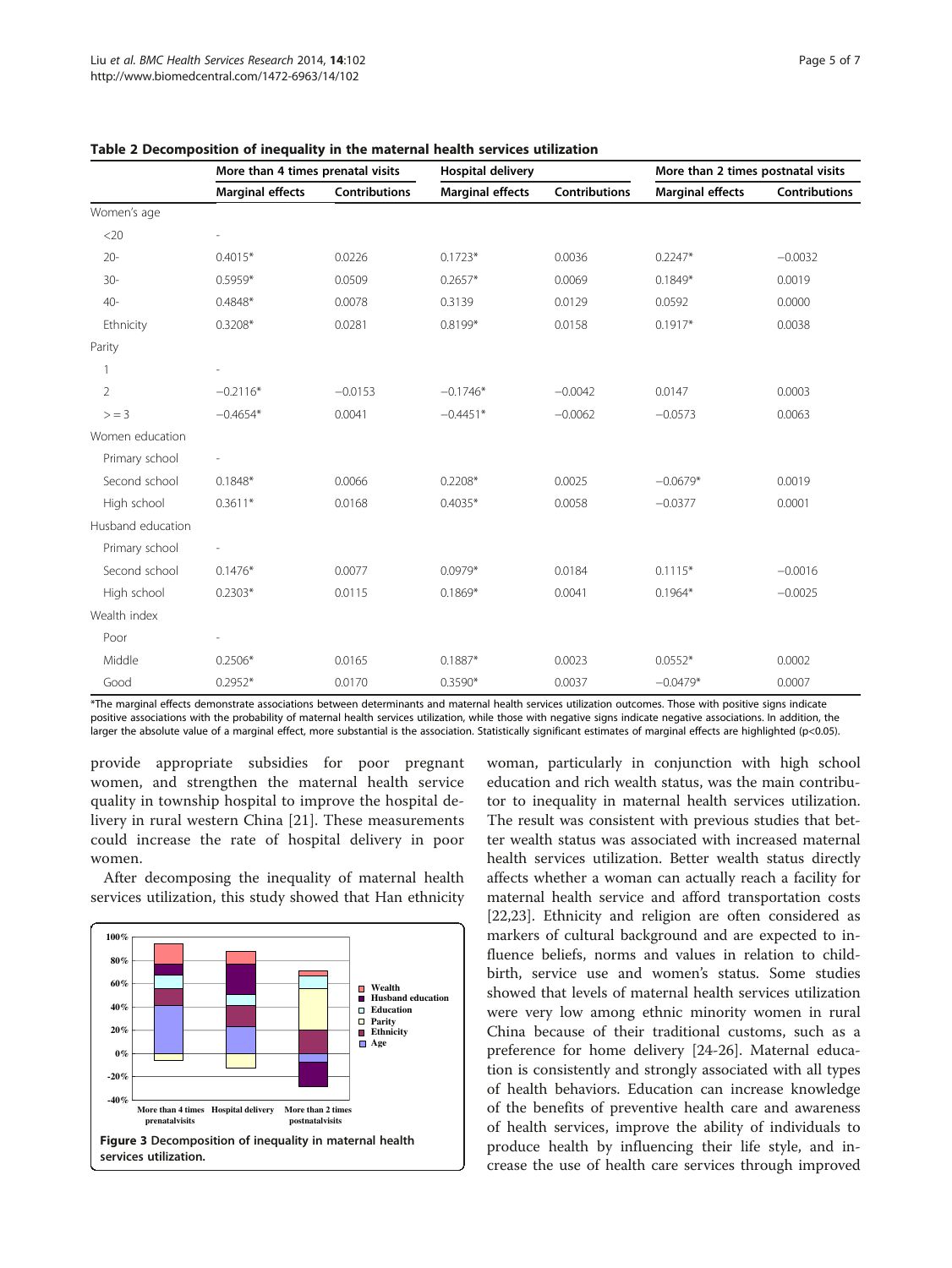<span id="page-5-0"></span>knowledge, attitude and practice [\[23,27](#page-6-0)]. Some studies also found that education of woman is the major determinant of inequalities in maternal health services utilization [10[,18](#page-6-0)]. In some African areas, women with higher education and lower socioeconomic status used more maternal health services than that of lower education and higher socioeconomic status [[28\]](#page-6-0).

At present, China's strategy has largely focused on supply-side interventions through insured and subsidized delivery of care, and the improved quality of that care. It is necessary to explore a practical, sustainable development and low-cost maternal and children's health model for western rural areas. Hence, bridging inequalities in the maternal levels of education is an important undertaking to narrow inequalities in the use of maternal health services. The government should focus education on rural woman, especially ethnic minority woman in rural remote areas in western China.

Beyond that, these three major contributors interact in different ways to determine use of health services. Low wealth status is indicated by low education and low income. In many societies, ethnicity and religion are closely linked to socioeconomic position and place of residence. Income and education are definitely linked to access, experiences and benefits from health care, which itself is a social determinant of health [\[29,30\]](#page-6-0). Furthermore, the results also show that residual variable contributed a lot to the inequality, suggesting that there remains a good deal of unexplained variation in inequality besides the variables examined in this analysis. It is important to note that redressing wealth inequalities alone can not be an effective intervention to inequalities in access to maternity care in the absence of intervention that also tackle the other social determinants such as education.

There are limitations to the study. First, fewer variables were used to compose the wealth index, which is used to measure the woman's socioeconomic status, making it might be a poor representation of the woman's actual economic situation. Second, there was likely to be recall bias because the subjects were interviewed with events that occurred a few years ago.

## Conclusion

There is a strong pro-rich inequality of maternal health services in rural western China. The inequality of hospital delivery was lower than that of more than four times prenatal visits and more than two times postnatal visits. As ethnicity, education and wealth index were the main factors contributing to the pro-rich inequality of maternal health services utilization. This study suggests that an effective way to reduce the inequality is not only to narrow the gap of income between the rich and poor, but focus education on ethnic minority woman in rural remote areas as well.

#### Competing interests

The authors declare that they have no competing interests.

#### Authors' contributions

XL designed the prescription study, collected the data, conducted the data analysis and prepared the manuscript; HY contributed to the design and analysis of the study and the preparation of the manuscript; and WG assisted with the data analysis and reviewed the manuscript. All authors read and approved the final manuscript.

#### Acknowledgements

We thank the Ministry of Health, People's Republic of China, and United Nations Children's Fund for supporting and cooperation; Health Department of each project province and local health bureau and MCH stations for cooperation and organization in the field data collection; and staff from Xi'an Jiaotong University for participation in the data collection.

#### Author details

<sup>1</sup>Department of Epidemiology and Biostatistics, School of Public Health, Xi'an Jiaotong University College of Medicine, P.O Box 46, No.76 West Yanta Road, Xi'an, Shaanxi 710061, China. <sup>2</sup>Institution of Epidemiology and Health Statistics, School of Public Health, Lanzhou University, Lanzhou, Gansu 730000, China.

#### Received: 14 November 2013 Accepted: 20 February 2014 Published: 3 March 2014

#### References

- 1. Kawachi I, Subramanian SV, Almeida FN: A glossary for health inequalities. J Epidemiol Community Health 2002, 56:647–652.
- 2. Editorials: Income inequality and population health. Br Med J 2002, 324:1–2.
- 3. Enrico M, Laura C, Giulio B, Cesaroni G, Davoli M, Mirale MP, Vergine L, Baglio G, Simeone G, Perucci CA: Income inequality and mortality in Italy. Eur J Public Health 2005, 15:411–417.
- 4. Ahmad Reza Hosseinpoor EVD, Speybroeck N, Nahavi M: Decomposing socioeconomic inequality in infant mortality in Iran. Int J Epidemiol 2006, 35:1211–1219.
- 5. Feng XL, Zhu J, Zhang L, Song L, Hipgrave D, Guo S, Ronsmans C, Guo Y, Yang Q: Socio-economic disparities in maternal mortality in China between 1996 and 2006. BJOG: An International Journal of Obstetrics and Gynaecology 2010, 117:1527–1536.
- 6. Vasoontara Y, Lynette LL, Gordon CA, Alexander S, Adrian SC: Measuring and decomposing inequity in self-reported morbidity and self-assessed health in Thailand. Int J Equity Health 2007, 6:23.
- 7. Ellen VP, Ahmad RH, Caroline J-A, Jeanette V, Niko S: Malnutrition and the disproportional burden on the poor: the case of Ghana. Int J Equity Health 2007, 6:21.
- 8. Uthman OA: Decomposing socio-economic inequality in childhood malnutrition in Nigeria. Matern Child Nutr 2009, 5:358–367.
- 9. Khadr Z: Monitoring socioeconomic inequity in maternal health indicators in Egypt: 1995-2005. Int J Equity Health 2009, 8:38.
- 10. Eyob Z, Doyin O, Joses MK, Mwikisa CN: Inequities in skilled attendance at birth in Namibia: a decomposition analysis. BMC Pregnancy & Childbirth 2011, 11:34.
- 11. Wagstaff AVDE, Watanabe N: On decomposing the causes of health sector inequalities with an application to malnutrition inequalities in Vietnam. J Econometrics 2003, 112:207–223.
- 12. MOH C: Report on maternal health care. In National Surveillance Report on Health. 1st edition. Beijing: Peking Union Medical College Press; 2006:195.
- 13. Zhao ZW: Income inequality, unequal health care access, and mortality in China. Popul Dev Rev 2006, 32:461–483.
- 14. Xiaoning L, Xiaoyan Z, Hong Y, Duolao W: Use of maternal healthcare services in 10 provinces of rural western China. Int J Gynecol Obstet 2011, 144:260–264.
- 15. Wagstaff ADAE: Measuring and testing for inequity in the delivery of health care. J Hum Resour 2000, 35:716-733.